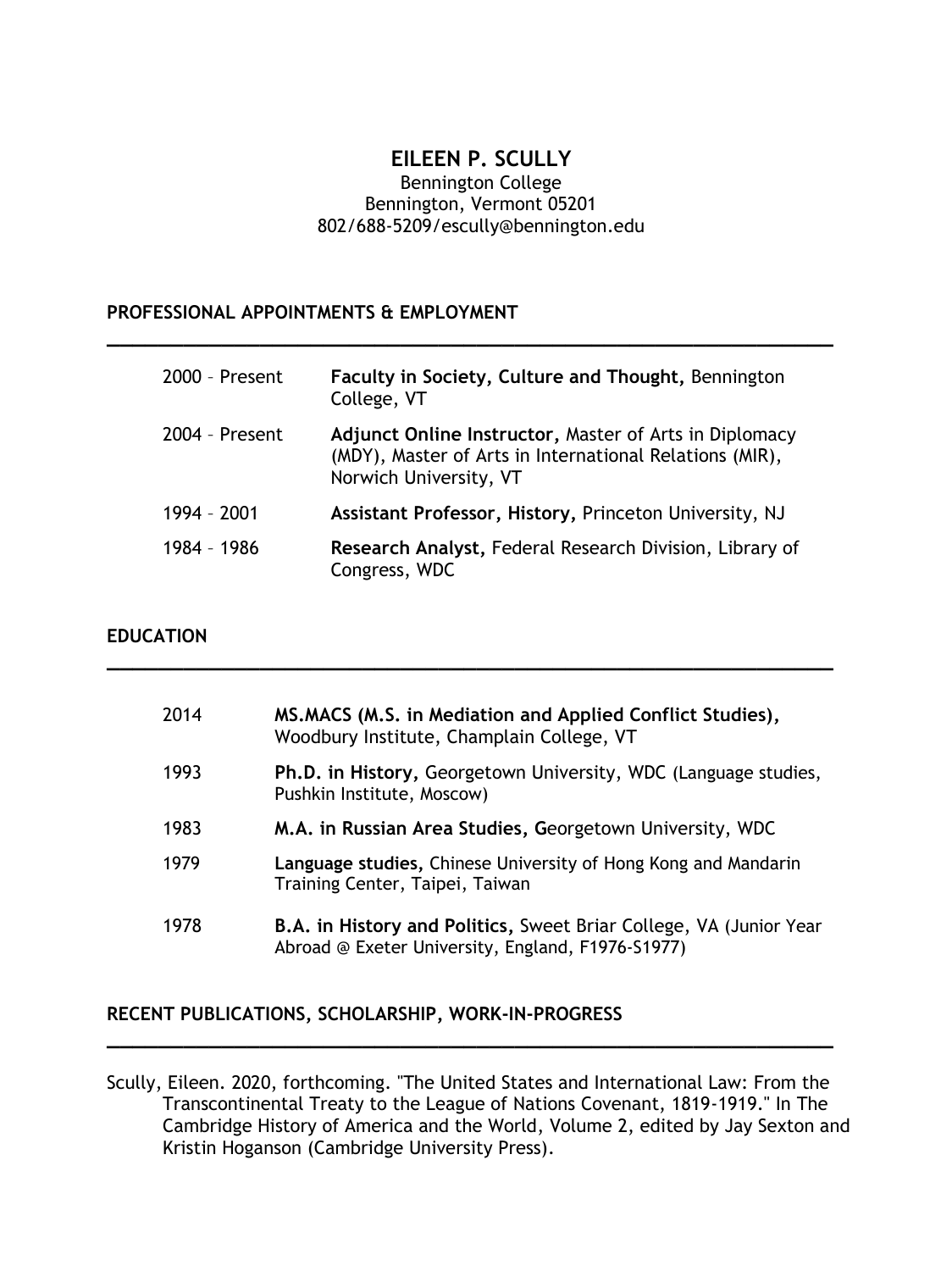- Scully, Eileen. 2020, forthcoming. "International Responses to Global Trafficking in Persons for Sexual Exploitation, 1899-1999." In Global Human Smuggling: Comparative Perspectives, edited by David Kyle and Luigi Achilli (The Johns Hopkins University Press, 3d edition).
- Scully, Eileen. 2017. "Thematic Digital History Archives and Their Wicked Problems: China, America and the Pacific." American Historical Review 122 (1): 115–22.
- Scully, Eileen. 2015. "Repressed Memories: Historical Perspectives on Trafficking and Anti-Trafficking." Slavery Today 2 (2): 1-19.
- Scully, Eileen. 2011. "Pre-Cold War Traffic in Sexual Labor and Its Foes: Some Contemporary Lessons." In Global Human Smuggling: Comparative Perspectives, edited by David Kyle and Ray Koslowski (The Johns Hopkins University Press, 2d edition).
- Scully, Eileen. 2008. "The United States and International Affairs, 1789-1919." In The Cambridge History of Law in America: The Long Nineteenth Century (1789-1920), Volume 2, edited by Michael Grossberg and Christopher Tomlins (Cambridge University Press).
- Scully, Eileen. 2011. "Migrating Madness: Hong Kong and the Psychopathology of Free Trade." Conference: HONG KONG IN THE GLOBAL SETTING, Hong Kong University, January 11-12.
- Scully. Eileen. 2011-Present. Book reviews in Passport (Society of Historians of Foreign Relations); Diplomatic History; H-Net Reviews; Journal of American History; American Historical Review.

**\_\_\_\_\_\_\_\_\_\_\_\_\_\_\_\_\_\_\_\_\_\_\_\_\_\_\_\_\_\_\_\_\_\_\_\_\_\_\_\_\_\_\_\_\_\_\_\_\_\_\_\_\_\_\_\_\_**

#### **AWARDS & FELLOWSHIPS**

| 2016    | <b>Faculty Fellow, Educational Network for Active Civic</b><br>Transformation, International Center for Ethics, Justice and Public<br>Life, Brandeis University, MA                                |
|---------|----------------------------------------------------------------------------------------------------------------------------------------------------------------------------------------------------|
| 2005    | Eugene Asher prize for Distinguished Teaching, American<br><b>Historical Association</b>                                                                                                           |
| 1996-97 | Fellowship in International Peace and Security, SSRC-MacArthur<br>Foundation. Spent at the East Asian Legal Studies Center, Harvard<br>University, and Henry Dunant Institute, Geneva, Switzerland |
| 1995    | Inter-University Faculty Fellow, Chiang Chingkuo Foundation,<br>Taipei, Taiwan                                                                                                                     |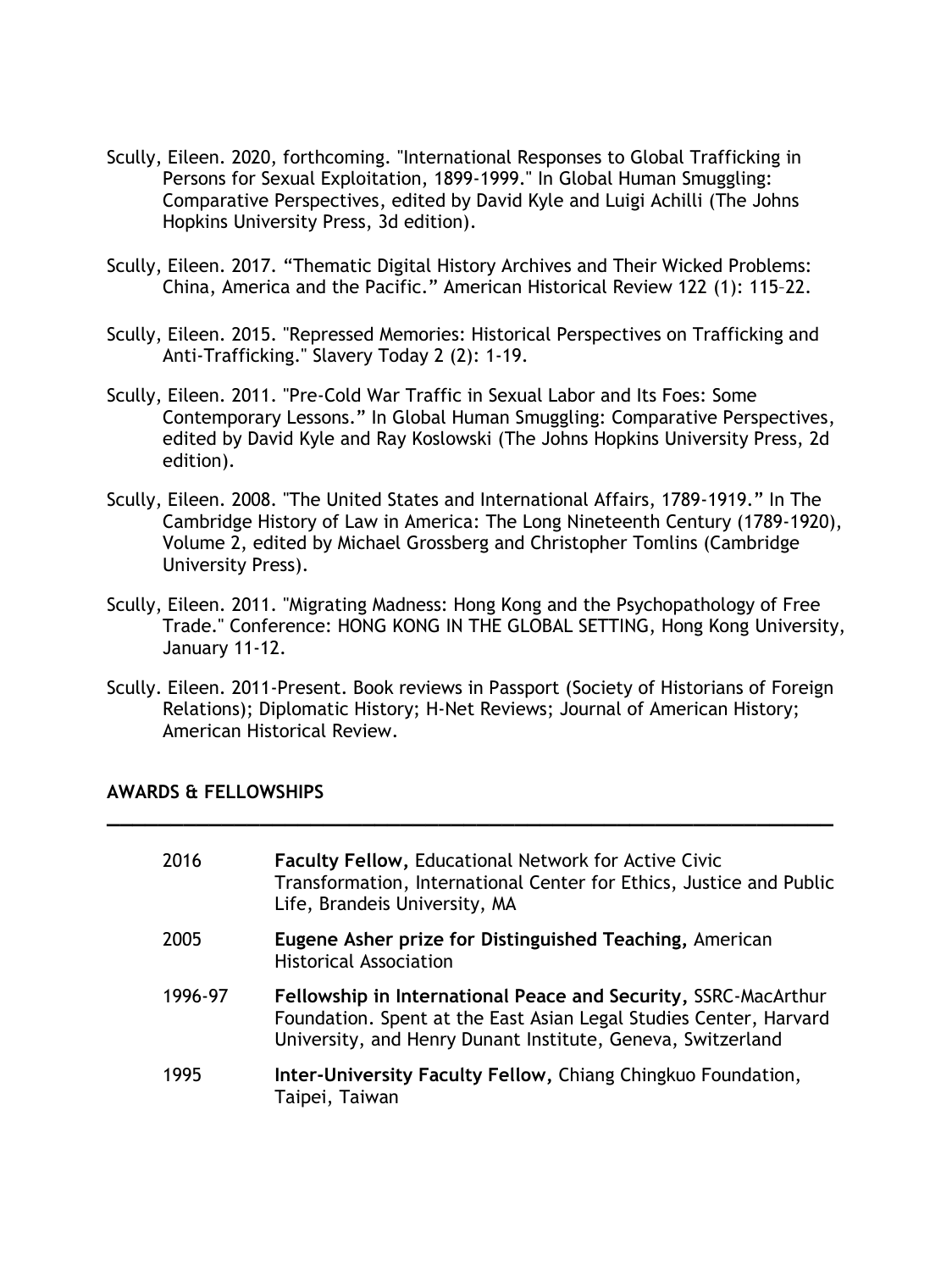1991 **Stuart Bernath Prize for Dissertation Research,** Society of Historians of American Foreign Relations

## **Bennington College Teaching Record: (F2011-S2020)**

### **Academic Year: 2011-2012**

| <b>Fall 2011</b> | <b>Wicked Problems</b>              |
|------------------|-------------------------------------|
| <b>Fall 2011</b> | The U.S. Constitution: Rough Drafts |
| <b>Fall 2011</b> | The U.S. Constitution: Ratification |
| <b>Fall 2011</b> | America in the World                |
| Spring 2012      | The Great Nobi Earthquake           |
| Spring 2012      | The U.S. Constitution in 2025       |

### **Academic Year: 2012-2013**

| <b>Fall 2012</b> | Bennington Past & Present                  |
|------------------|--------------------------------------------|
| <b>Fall 2012</b> | "Cities" Design Lab                        |
| <b>Fall 2012</b> | <b>Special Projects</b>                    |
| Spring 2013      | Conspiracy Theories: Past, Present, Always |
| Spring 2013      | Fundamentals of Public Action (APA)        |

# **Academic Year: 2013-2014**

| <b>Fall 2013</b> | <b>Effective Public Action: Case Studies</b> |
|------------------|----------------------------------------------|
| <b>Fall 2013</b> | America in the World                         |
| <b>Fall 2013</b> | <b>Wicked Problems</b>                       |
| <b>Fall 2013</b> | Special Projects in History                  |
| Spring 2014      | Historical Grievances/Retrospective Redress  |
| Spring 2014      | Journey: The 1890s                           |
| Spring 2014      | <b>Special Projects</b>                      |
|                  |                                              |

# **Academic Year: 2014-2015**

| <b>Fall 2014</b> | <b>Explorations in Public History</b> |
|------------------|---------------------------------------|
| <b>Fall 2014</b> | <b>Governing America</b>              |
| <b>Fall 2014</b> | Special Projects in History           |
| Spring 2015      | <b>SABBATICAL</b>                     |

### **Academic Year: 2015-2016**

| <b>Fall 2015</b> | Lost & Found in the 19th Century               |
|------------------|------------------------------------------------|
| <b>Fall 2015</b> | U.S. Constitution: Rough Drafts & Ratification |
| <b>Fall 2015</b> | U.S. Constitution: Revisions & Updates         |
| <b>Fall 2015</b> | <b>SCT Senior Seminar</b>                      |
| Spring 2016      | <b>Explorations in Public History</b>          |
| Spring 2016      | Making & Breaking International Law            |

### **Academic Year 2016-2017**

| <b>Fall 2016</b> | <b>Glocalization 101</b> |
|------------------|--------------------------|
|------------------|--------------------------|